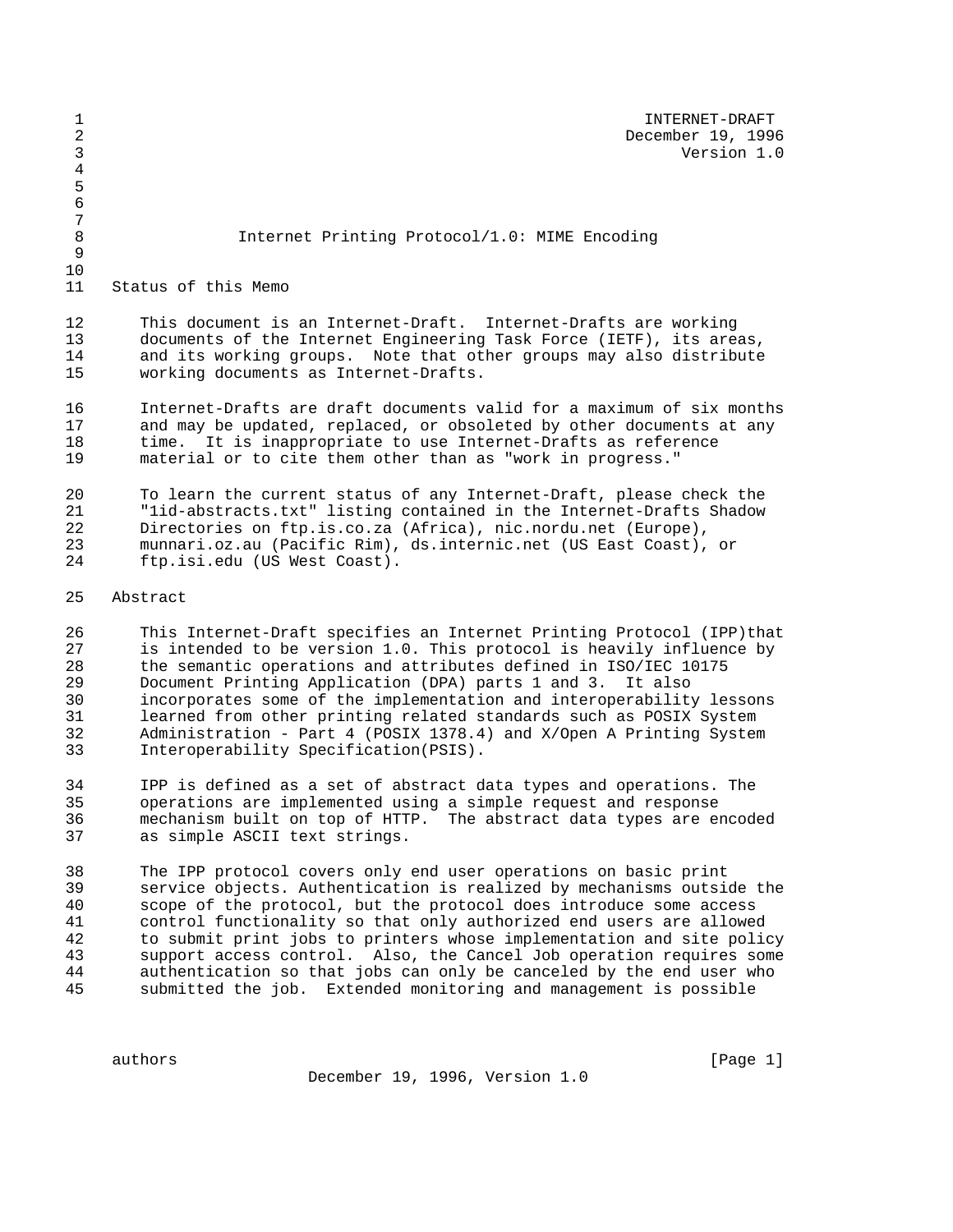through other protocols such as the SNMP Printer MIB. In the areas 47 where there are no existing standards, some proposed and emerging<br>48 standards are being worked (management, security, etc.). As these standards are being worked (management, security, etc.). As these services become more stable, this document (and hence the protocol) can be updated to reflect the integration and relationships with these other standards.

Table of Contents

| 53 | 1. Introduction                                | $\overline{2}$                             |
|----|------------------------------------------------|--------------------------------------------|
| 54 | 2. IPP Operations                              |                                            |
| 55 | 2.1 HTTP Overview                              | $\frac{3}{3}$                              |
| 56 | 2.2 IPP Operation Encoding                     | $\,4$                                      |
| 57 | 2.2.1 HTTP Request-Header Fields               |                                            |
| 58 | 2.2.1.1 IPP Request-Line                       | $\frac{4}{5}$                              |
| 59 | 2.2.2 HTTP Response-Header Fields              |                                            |
| 60 | 2.2.2.1 IPP Status-Line                        | $\begin{array}{c} 5 \\ 5 \\ 5 \end{array}$ |
| 61 | 2.3 The Print Job                              |                                            |
| 62 | 2.3.1 Print Job Object Header                  | $\epsilon$                                 |
| 63 | 2.3.2 Document Header                          | $\epsilon$                                 |
| 64 | 2.3.3 Document-Content Header                  | 6                                          |
| 65 | 2.3.4 Job Attributes                           | $\overline{7}$                             |
| 66 | 2.3.5 Document Attributes                      | 7                                          |
| 67 | 3. Security Considerations                     | $\overline{7}$                             |
| 68 | 4. References                                  | $\,8\,$                                    |
| 69 | 5. Author's Address                            | $\begin{array}{c} 8 \\ 9 \end{array}$      |
| 70 | 6. Appendix A: Sample IPP Operations           |                                            |
| 71 | 6.1 Querying the printer                       | 9                                          |
| 72 | 6.2 Print Operation - with print data included | 9                                          |
| 73 | 6.3 Print Operation - with no data included    | 10                                         |
| 74 | 6.4 Querying the state of the job              | 10                                         |
| 75 | 6.5 Canceling a Job                            | 11                                         |
| 76 | 6.6 Listing jobs on a Printer                  | 11                                         |
| 77 |                                                |                                            |

1. Introduction

 The Internet Printing Protocol (IPP) is an application level protocol that can be used for distributed printing on the Internet. The protocol is heavily influenced by the printing model introduced in 82 the Document Printing Application (ISO/IEC 10175 DPA) standard, which<br>83 describes a distributed printing service. DPA identifies the end user describes a distributed printing service. DPA identifies the end user and administrative roles associated with a distributed printing service, and defines the set of operations supported by the service. This IPP specification (version 1.0) deals only with the end user role. These ideas and concepts, when unified with other Internet protocols and services, realize a distributed print service for the Internet.

| 90 | This specification uses the verbs: "shall", "should", "may", and |  |  |  |  |
|----|------------------------------------------------------------------|--|--|--|--|
| 91 | "need not" to specify conformance requirements as follows:       |  |  |  |  |

deBry, Hastings, Herriot, Isaacson (Page 2) December 19, 1996, Version 1.0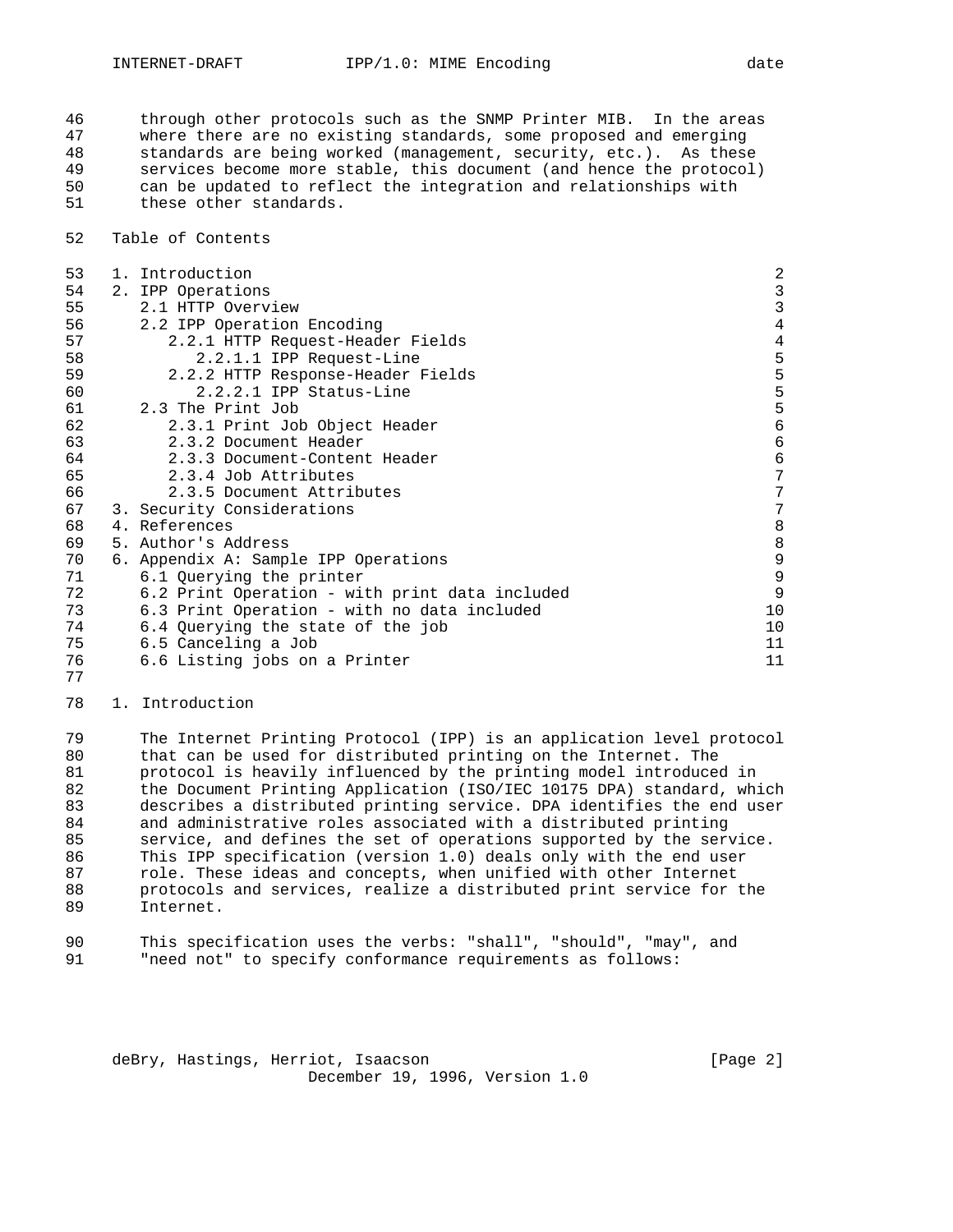- "shall": indicates an action that the subject of the sentence must implement in order to claim conformance to this specification
- 94 "may": indicates an action that the subject of the sentence does not have to implement in order to claim conformance to this specification, in other words that action is an implementation option
- "need not": indicates an action that the subject of the sentence 99 does not have to implement in order to claim conformance to this<br>100 specification. The verb "need not" is used instead of "may not", specification. The verb "need not" is used instead of "may not", 101 since "may not" sounds like a prohibition.
- "should": indicates an action that is recommended for the subject 103 of the sentence to implement, but is not required, in order to 104 claim conformance to this specification. claim conformance to this specification.
- 

## 2. IPP Operations

 This section introduces the IPP operations. Since IPP specifies the use of HTTP as the underlying communication protocol, the mapping of IPP operations on top of HTTP methods is also shown.

## 2.1 HTTP Overview

 IPP is based on the existing HTTP standard. IPP is a lightweight 113 application-level protocol designed with the Internet in mind. It is<br>114 a generic, stateless, object-oriented protocol which can be used for a generic, stateless, object-oriented protocol which can be used for any task through extension of its request methods (commands).

 HTTP allows an open-ended set of methods to be used to indicate the purpose of a request. It builds on the discipline of reference 118 provided by the Uniform Resource Location (URL) and message formats<br>119 similar to those used by Internet Mail and the Multipurpose Internet similar to those used by Internet Mail and the Multipurpose Internet Mail Extensions (MIME).

 HTTP is based on a request-response paradigm. A requesting program (a client) establishes a connection with a receiving program (a server) 123 and sends a request to the server in the form of a request method, a<br>124 URL, and protocol version, followed by a MIME-like message containing URL, and protocol version, followed by a MIME-like message containing request modifiers, client information, and possibly print data. The server responds with a status line, including its protocol version, and a success or failure code, followed by a MIME-like message containing server information, entity meta-information, and possibly some content.

 Current practice requires that the connection be established by the client prior to each request and closed by the server after sending the response. Both clients and servers shall be capable of handling

deBry, Hastings, Herriot, Isaacson [Page 3] December 19, 1996, Version 1.0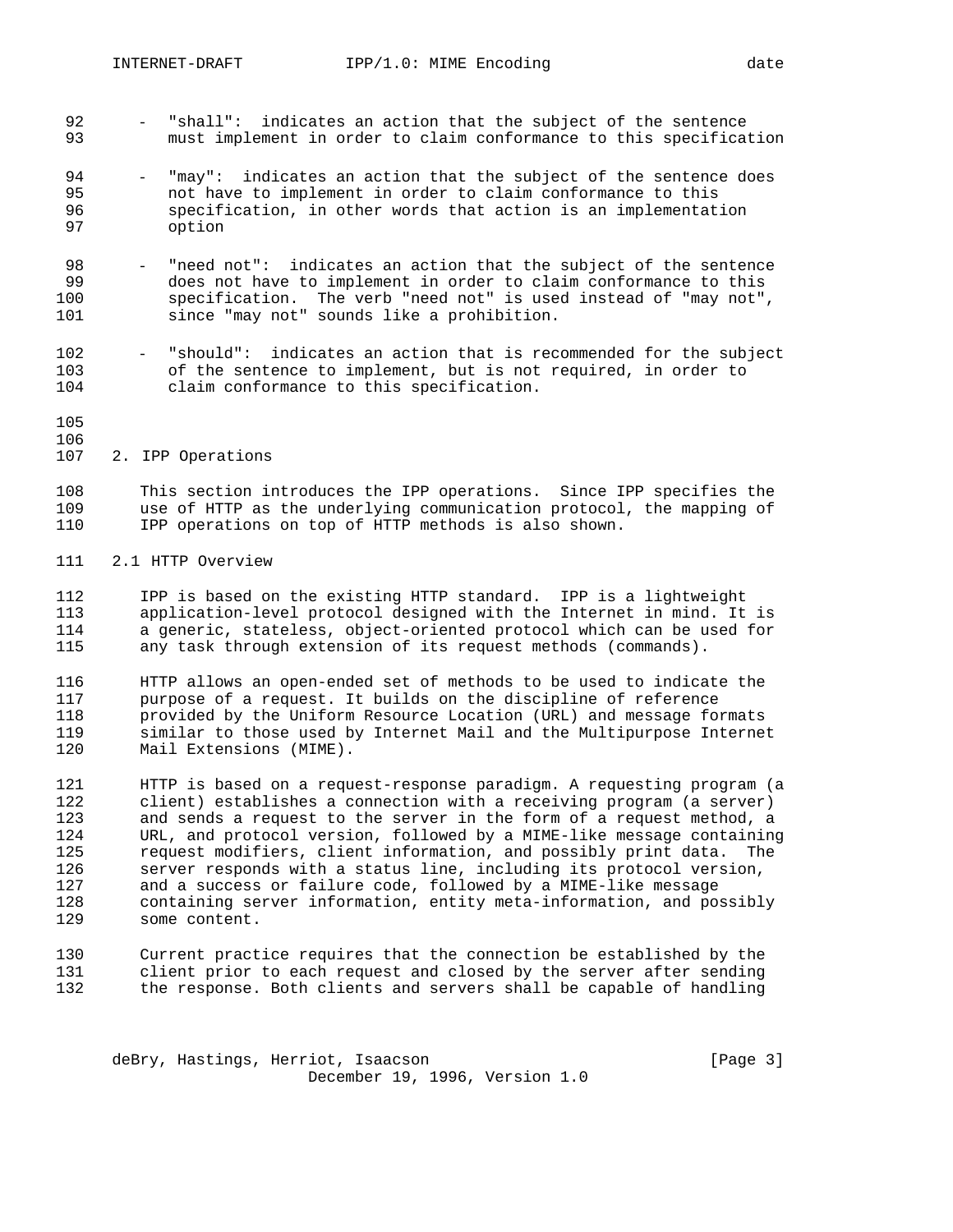- 
- 133 cases where either party closes the connection prematurely, due to 134 user action, automated time out, or program failure.
- 135 2.2 IPP Operation Encoding
- 136 IPP messages consist of requests from client to server and responses 137 from server to client.
- 138 IPP MESSAGE = Request | Response

139<br>140 Requests and responses use the generic message format of RFC 822 for transferring entities. Both messages may include optional header fields and an entity body. The entity body is separated from the headers by a null line (a line with nothing preceding the CRLF).

| 144 | $Request = Request - line$ |
|-----|----------------------------|
| 145 | * (General-Header          |
| 146 | Request-Header             |
| 147 | Entity-Header)             |
| 148 | CRLF                       |
| 149 | Entity-Body ]              |
| 150 |                            |
| 151 | Response = Status-line     |
| 152 | * (General-Header          |
| 153 | Request-Header             |
| 154 | Entity-Header)             |
| 155 | CRLF                       |
| 156 | Entity-Body ]              |

158 All IPP headers conform to the syntax

157

160

- 159 IPP-Header = field-name ":" [field-value] CRLF.
- 161 IPP/1.0 defines the octet sequence CRLF as the end-of-line marker for 162 all protocol elements except the entity-body.
- 163 Note that HTTP 1.1 defines a slightly different syntax, allowing for 164 dynamically generated messages to be transmitted. This would be required for cases such as PC driver generated Print Operations. 166 HTTP 1.1 defines a message header which specifies a transfer encoding 167 called "chunks".
- 168 IPP messages are contained within HTTP methods. The HTTP POST method 169 is used for the Print operation and the Cancel Job operation. The 170 IFTP GET method is used for the Get Attributes operation and the Get HTTP GET method is used for the Get Attributes operation and the Get 171 Jobs operation (section 5.4).
- 172 2.2.1 HTTP Request-Header Fields
- 173 HTTP request header fields allow the client to pass additional 174 information about the request, and about the client itself, to the 175 server. All header fields are optional and when used it is assumed

deBry, Hastings, Herriot, Isaacson [Page 4] December 19, 1996, Version 1.0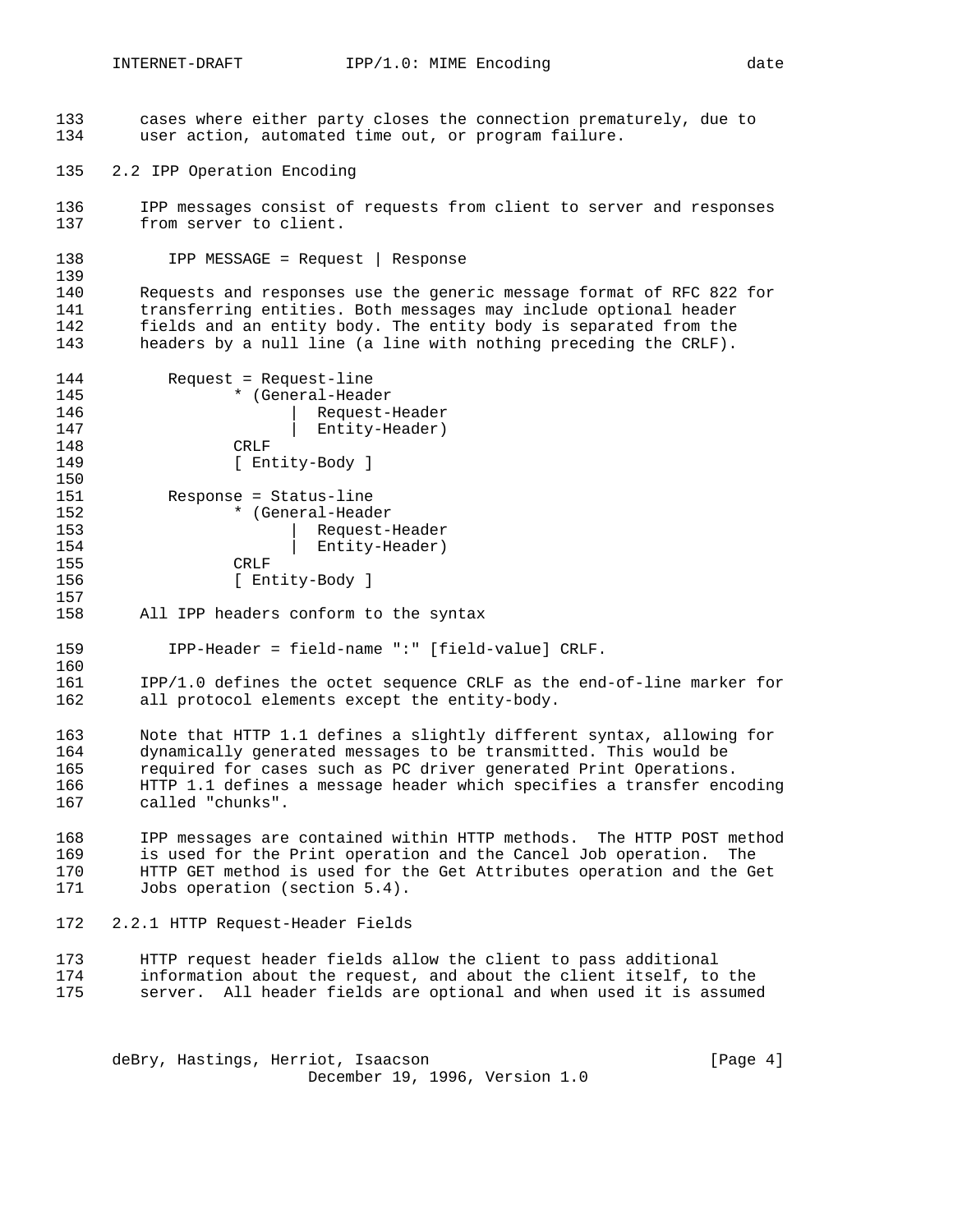that IPP would use these headers in a standard way. IPP requests 177 will be completely encapsulated within the entity body of an HTTP 178 request. The HTTP Entity-Header has the form request. The HTTP Entity-Header has the form

| 179 |                      |                                  |
|-----|----------------------|----------------------------------|
| 180 | HTTP-Entity-Header = | Content-Encoding                 |
| 181 |                      |                                  |
| 182 |                      | Content-Length<br>  Content-Type |
| 183 |                      | extension-header                 |
| 184 |                      |                                  |

 The Content-Length field must always be a valid length, This means that for any Print Operations based on HTTP 1.0, the entire content must be generated before this header can be built. HTTP 1.1 provides the notion of "chunks" which will allow the content to be generated dynamically as the data is sent.

- Content-Type will always be "Application/IPP".
- 2.2.1.1 IPP Request-Line

 The first line of the entity body in an IPP operation is the IPP Request-Line. The Request-Line defines the Operation and the IPP Version. 197 IPP-Request-Line = Operation-token IPP/1.0 CRLF

```
198
199 Operation-token = Print | Cancel-Job |
200 Get-Attributes | Get-Jobs
```
2.2.2 HTTP Response-Header Fields

 HTTP response fields allow the server to pass additional information about the response back to the client. IPP will use these headers in a standard way. IPP responses will be completely encapsulated within the entity body of an HTTP response.

2.2.2.1 IPP Status-Line

 The first line of the entity body in an IPP response is the IPP Status-Line. The status-line consists of a protocol version followed by a numeric status-code and an associated text message. 

IPP-Status-Line = IPP/1.0 Status-Code Reason-Phrase CRLF

2.3 The Print Job

 In section 5.4.1, the Print Operation is described. In order to understand that operation better, we first present the notion of a Print Job. The entity body of a print operation request will contain

deBry, Hastings, Herriot, Isaacson [Page 5] December 19, 1996, Version 1.0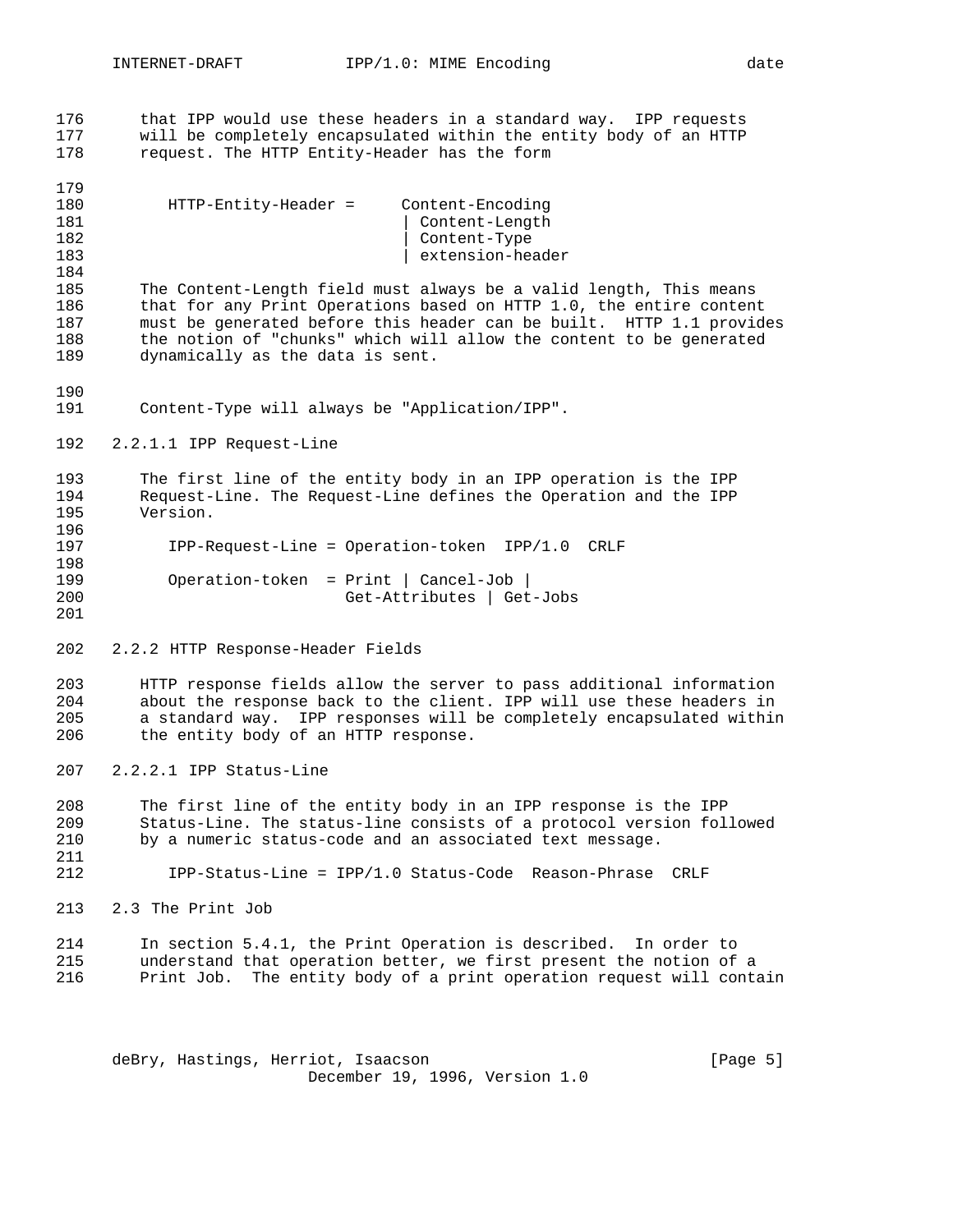| 217<br>218                      | a Print Job, as defined below. The headers defined here are IPP<br>headers, but follow the same syntax as the basic HTTP headers.                                                                                                                                                                       |
|---------------------------------|---------------------------------------------------------------------------------------------------------------------------------------------------------------------------------------------------------------------------------------------------------------------------------------------------------|
| 219<br>220<br>221<br>222<br>223 | Print-Job = Print-Job-Object-Header ; section (5.3.1)<br>[Job-Attributes]<br>isection (5.3.4)<br>*(Documents)                                                                                                                                                                                           |
| 224<br>225<br>226<br>227<br>228 | $i$ section $(5.3.2)$<br>Document $=$<br>Document-Header<br>[Document-attributes] ; section (5.3.5)<br>$i$ section $(5.3.3)$<br>[Content-Header<br>content l                                                                                                                                            |
| 229                             | 2.3.1 Print Job Object Header                                                                                                                                                                                                                                                                           |
| 230<br>231<br>232<br>233        | Print-Job-Object Header = Content-Encoding<br>Content-Length<br>Content-Type<br>extension-header                                                                                                                                                                                                        |
| 234<br>235<br>236               | Content-Type is always "IPP Print Object". Other header fields are as<br>defined for HTTP 1.0.                                                                                                                                                                                                          |
| 237                             | 2.3.2 Document Header                                                                                                                                                                                                                                                                                   |
| 238<br>239<br>240<br>241        | The document header allows the insertion of multiple documents within<br>a job. At this point only a limited number of document attributes are<br>defined. However, this structure allows the addition of other<br>attributes which can be specified on a document boundary.                            |
| 242<br>243<br>244<br>245<br>246 | Document-Header = Content-Encoding<br>Content-Length<br>$Content-Type$<br>extension-header                                                                                                                                                                                                              |
| 247<br>248                      | Content type is always "IPP Document". Other header fields are as<br>defined in HTTP 1.0.                                                                                                                                                                                                               |
| 249                             | 2.3.3 Document-Content Header                                                                                                                                                                                                                                                                           |
| 250<br>251<br>252<br>253<br>254 | The document-content-header provides additional meta-information<br>about the document. The document content header is an optional field<br>and would not be present if the document was pointed to by a document<br>URL attribute. It is composed of a number of document header fields<br>as follows: |
| 255<br>256<br>257<br>258<br>259 | Document-Content-Header =<br>Content-Encoding<br>Content-Length<br>Content-Type<br>extension-header                                                                                                                                                                                                     |
| 260                             | Content-Type is defined as :                                                                                                                                                                                                                                                                            |
|                                 |                                                                                                                                                                                                                                                                                                         |

deBry, Hastings, Herriot, Isaacson [Page 6] December 19, 1996, Version 1.0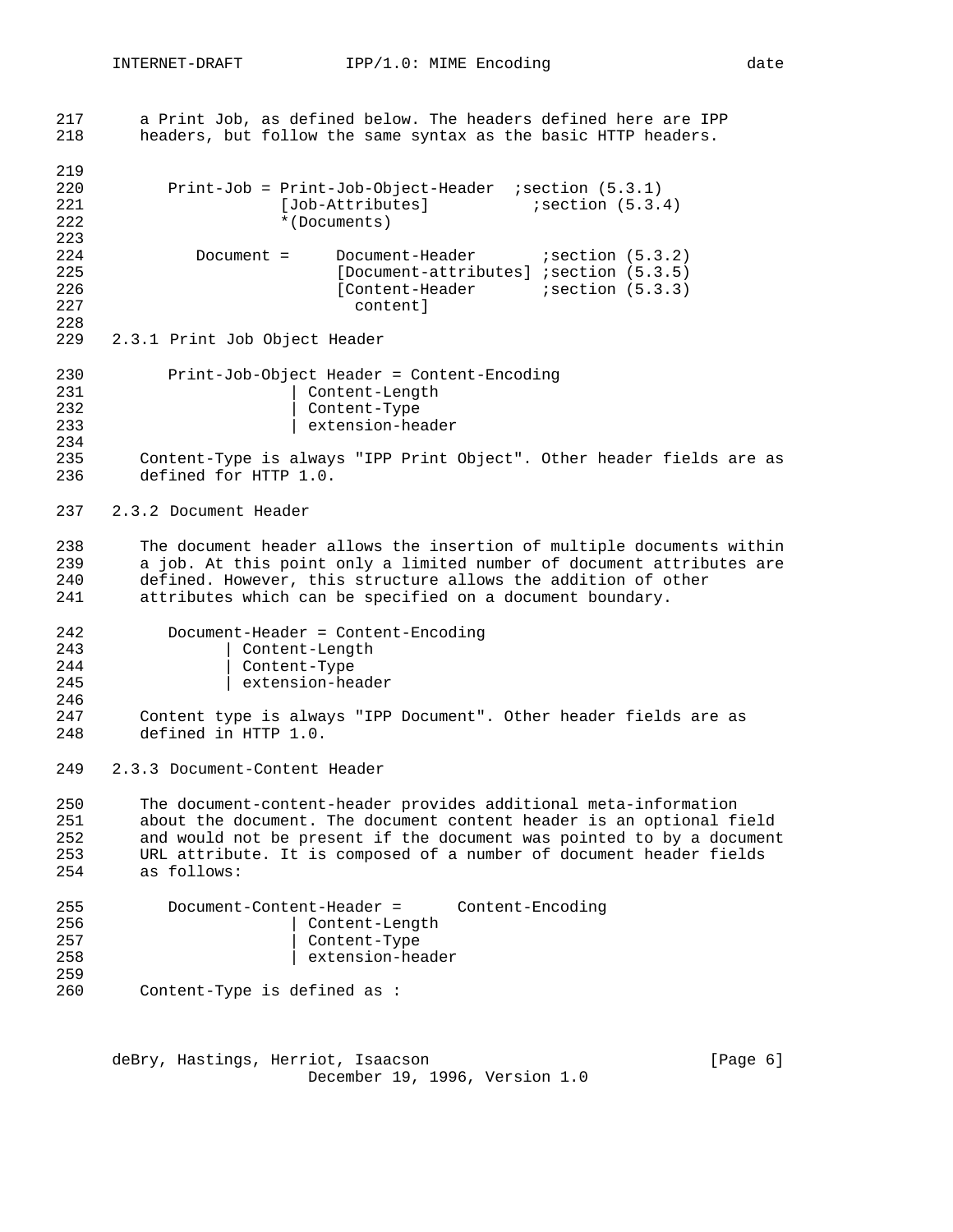Content-Type = Data-Stream-Format "/" Version  $\frac{262}{263}$ Thus, for example, if the document to be printed was a Postscript Level 2 document, the Content-Type would be specified as: Content-Type: Postscript/2.0 Other header fields are as defined by HTTP 1.0. 2.3.4 Job Attributes Job attributes are defined in section 6.2. Attributes will always be sent as Job-Attribute = Attr-name ":" Attr-value CRLF 272<br>273 Attr-value = 1#Value In the above example, "1#Value" means one or more "," separated values. 2.3.5 Document Attributes Document attributes are defined in section 6.2.11. The syntax for a document attribute is Document-Attribute = Attr-Name ":" Attr-Value CRLF Attr-Value = 1#Value In the above example, "1#Value" means one or more "," separated values. 3. Security Considerations This protocol does not identify any new authentication mechanisms. The authentication mechanisms built into HTTP (such as SSL and SHTTP) are recommended. This protocol does define a simple authorization mechanism by introducing the "end-user-acl" attribute as part of the Printer object. This ACL attribute is a multi-valued list of all of the authenticated names of end-users. This protocol does not specify what the domain is for names in this ACL attribute. Issue: Will it always be possible for a Printer to obtain a meaningful authenticated name that the Printer can match against the 297 end-user-acl, or will some other mechanism be necessary, such as a<br>298 bassword? password?

deBry, Hastings, Herriot, Isaacson [Page 7] December 19, 1996, Version 1.0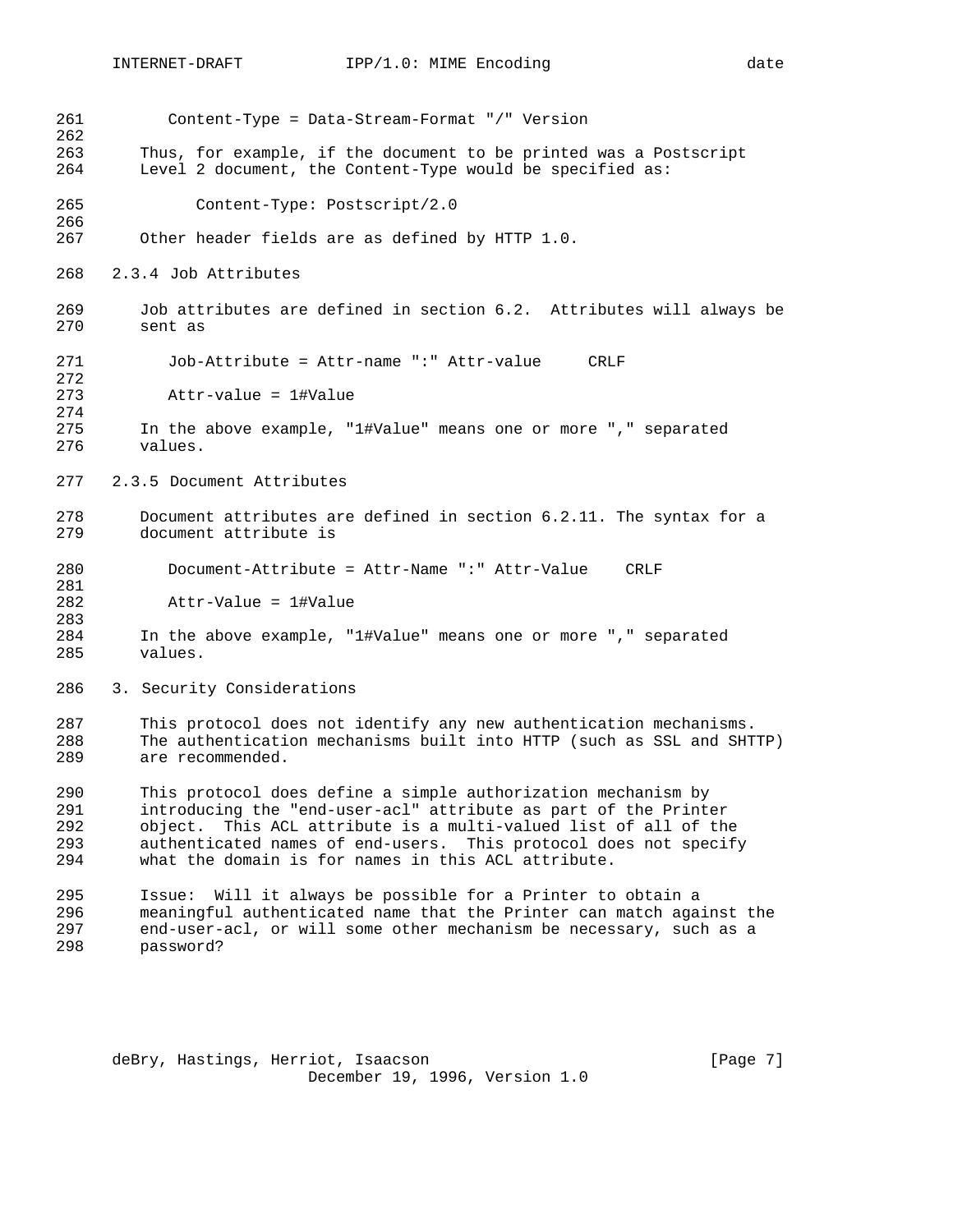| 299                             | 4. References |                                                                                                                                                                                                             |
|---------------------------------|---------------|-------------------------------------------------------------------------------------------------------------------------------------------------------------------------------------------------------------|
| 300<br>301<br>302               | [1]           | Smith, R., Wright, F., Hastings, T., Zilles, S., and<br>Gyllenskog, J., "Printer MIB", RFC 1759, March 1995.                                                                                                |
| 303<br>304<br>305               | [2]           | Berners-Lee, T, Fielding, R., and Nielsen, H., "Hypertext<br>Transfer Protocol - HTTP/1.0", RFC 1945, August 1995.                                                                                          |
| 306<br>307<br>308               | $[3]$         | Crocker, D., "Standard for the Format of ARPA Internet Text<br>Messages", RFC 822, August 1982.                                                                                                             |
| 309<br>310<br>311               | [4]           | Postel, J., "Instructions to RFC Authors", RFC 1543, October<br>1993.                                                                                                                                       |
| 312<br>313<br>314               | [5]           | ISO/IEC 10175 Document Printing Application (DPA), Final, June<br>1996.                                                                                                                                     |
| 315<br>316<br>317               | [6]           | Herriot, R. (editor), X/Open A Printing System Interoperability<br>Specification (PSIS), August 1995.                                                                                                       |
| 318<br>319<br>320               | [7]           | Kirk, M. (editor), POSIX System Administration - Part 4:<br>Printing Interfaces, POSIX 1387.4 D8, 1994.                                                                                                     |
| 321<br>322<br>323<br>324<br>325 | [8]           | Borenstein, N., and Freed, N., "MIME (Multi-purpose Internet<br>Mail Extensions) Part One: Mechanism for Specifying and<br>Describing the Format of Internet Message Bodies", RFC 1521,<br>September, 1993. |
| 326<br>327<br>328               | $[9]$         | Braden, S., "Requirements for Internet Hosts - Application and<br>Support", RFC 1123, October, 1989,                                                                                                        |
| 329<br>330<br>331               | $[10]$        | McLaughlin, L. III, (editor), "Line Printer Daemon Protocol"<br>RFC 1179, August 1990.                                                                                                                      |
| 332<br>333<br>334               | $[11]$        | Berners-Lee, T., Masinter, L., McCahill, M., "Uniform Resource<br>Locators (URL)", RFC 1738, December, 1994.                                                                                                |
| 335                             |               | 5. Author's Address                                                                                                                                                                                         |
| 336<br>337                      |               |                                                                                                                                                                                                             |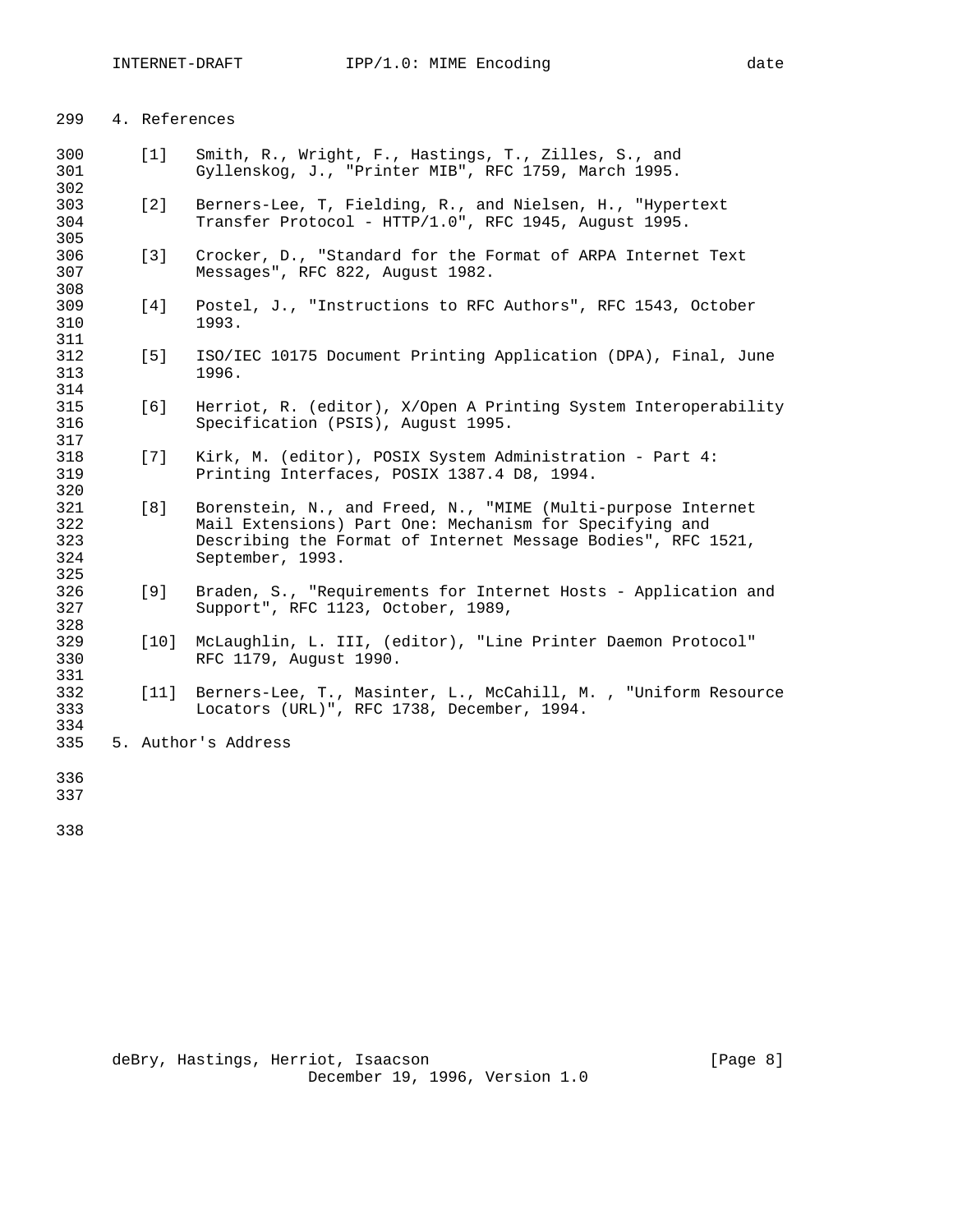6. Appendix A: Sample IPP Operations

 The following examples illustrate typical flows using the IPP protocol. In these examples, the IPP Printer object named "printer-1" is located at the node identified by the DNS name "some.domain.com". A Job Template has been defined for printer-1 which establishes the print defaults.

 For brevity in the following flows, none of the HTTP headers are shown. CRLF sequences are not shown.

6.1 Querying the printer

 Client some.domain.com -------------------------------------------------> Post http://some.domain.com/printer-1 http/1.0 Get-Attributes IPP/1.0 353 printer-state : 354 sides-supported : 355 media-supported : 356 document-formats-supported : <------------------------------------------------- http/1.0 201 "Created" (a response) 360 IPP/1.0 xxx "attribute list returned"<br>361 printer-state : idle printer-state : idle 362 sides-supported : 1-sided 363 media-supported : iso-a4-white, iso-b4-white 364 document-formats-supported : Postscript/2.0 6.2 Print Operation - with print data included Client some.domain.com ------------------------------------------------->

deBry, Hastings, Herriot, Isaacson [Page 9] December 19, 1996, Version 1.0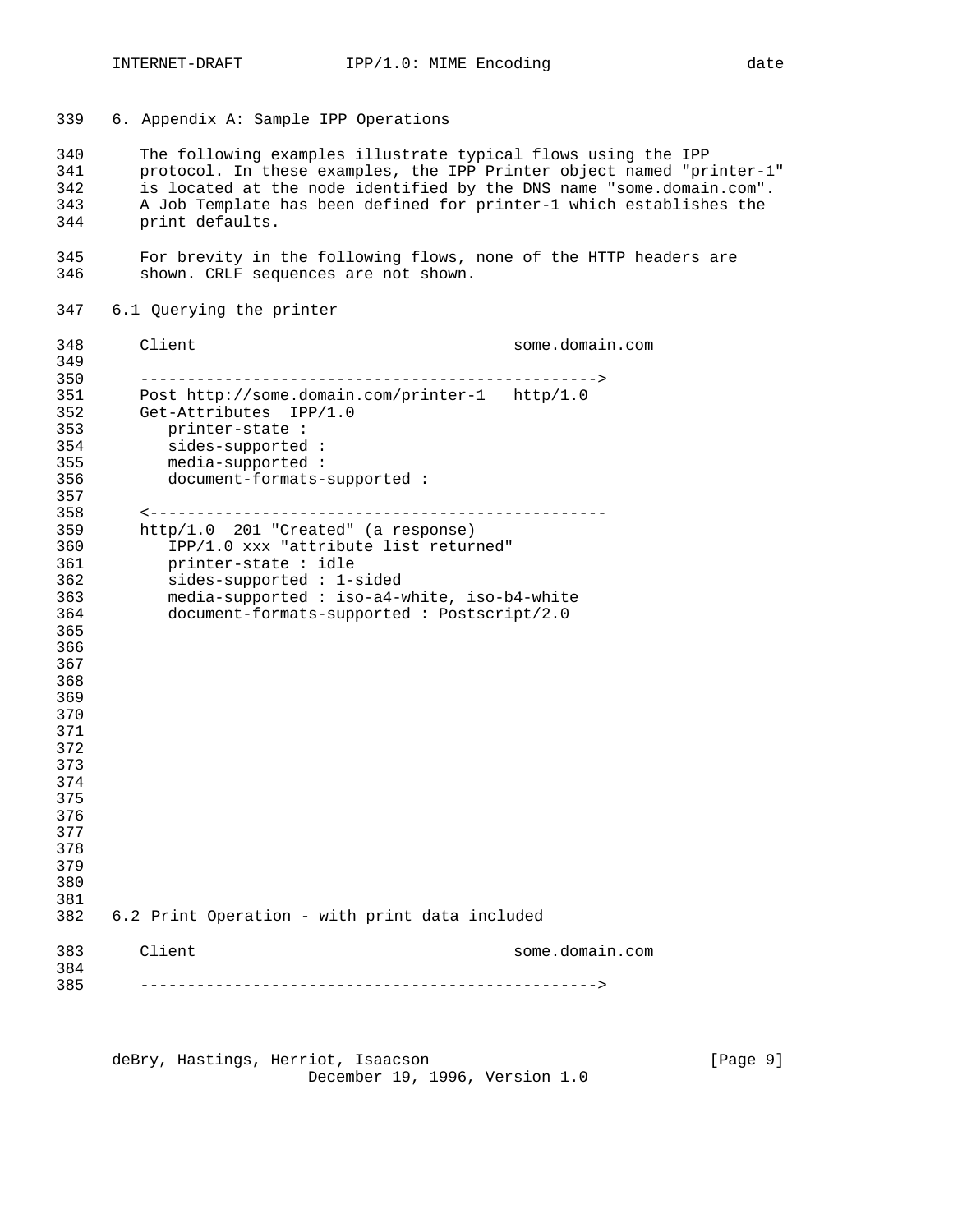```
386 Post http://some.domain.com/printer-1 http/1.0
387 Print IPP/1.0<br>388 Print-Job-Obje
         388 Print-Job-Object Header
389 job-name : My Job
390 medium : iso-a4-white
391 notification-events : Job-completion
392 notification-address : joe@pc.domain.com
393 Document Header
394 document-name : Letter to Mom
395 Document-Content Header (content type = Postscript/2.0)
396 <Document in Postscript level 2 format>
397
398
399 <-------------------------------------------------
400 http/1.0 200 "accepted"
401 IPP/1.0 xxx "print job accepted and queued"
402 job-identifier : some.domain.com/printer-1/0037
403 current-job-state : pending
404 printer-state : needs-sttention
405
406 6.3 Print Operation - with no data included
407 Client some.domain.com
408
409 ------------------------------------------------->
410 Post http://some.domain.com/printer-1 http/1.0
411 Print IPP/1.0
412 Print-Job-Object Header
413 job-name : My Job
           414 medium : iso-a4-white
415 notification-events : Job-completion
416 notification-address : joe@some.domain.com
417 Document Header
418 document-name : Letter to Mom
419 document-URL : joe@pc.domain.com/Docs/To-mom.ps
420
421 <------------------------------------------------
422 http/1.0 200 "accepted"<br>423 1PP/1.0 xxx "print jok
          IPP/1.0 xxx "print job accepted and queued"
424 job-identifier : some.domain.com/printer-1/0037
425 current-job-state : pending
426 printer-state : processing
427 6.4 Querying the state of the job
428 In this example, no attributes are specified, so all job attributes
429 are returned.
430 Client some.domain.com
431 ------------------------------------------------->
432 Post http://some.domain.com/printer-1/0037 http/1.0
        Get-Attributes IPP/1.0
```
deBry, Hastings, Herriot, Isaacson [Page 10] December 19, 1996, Version 1.0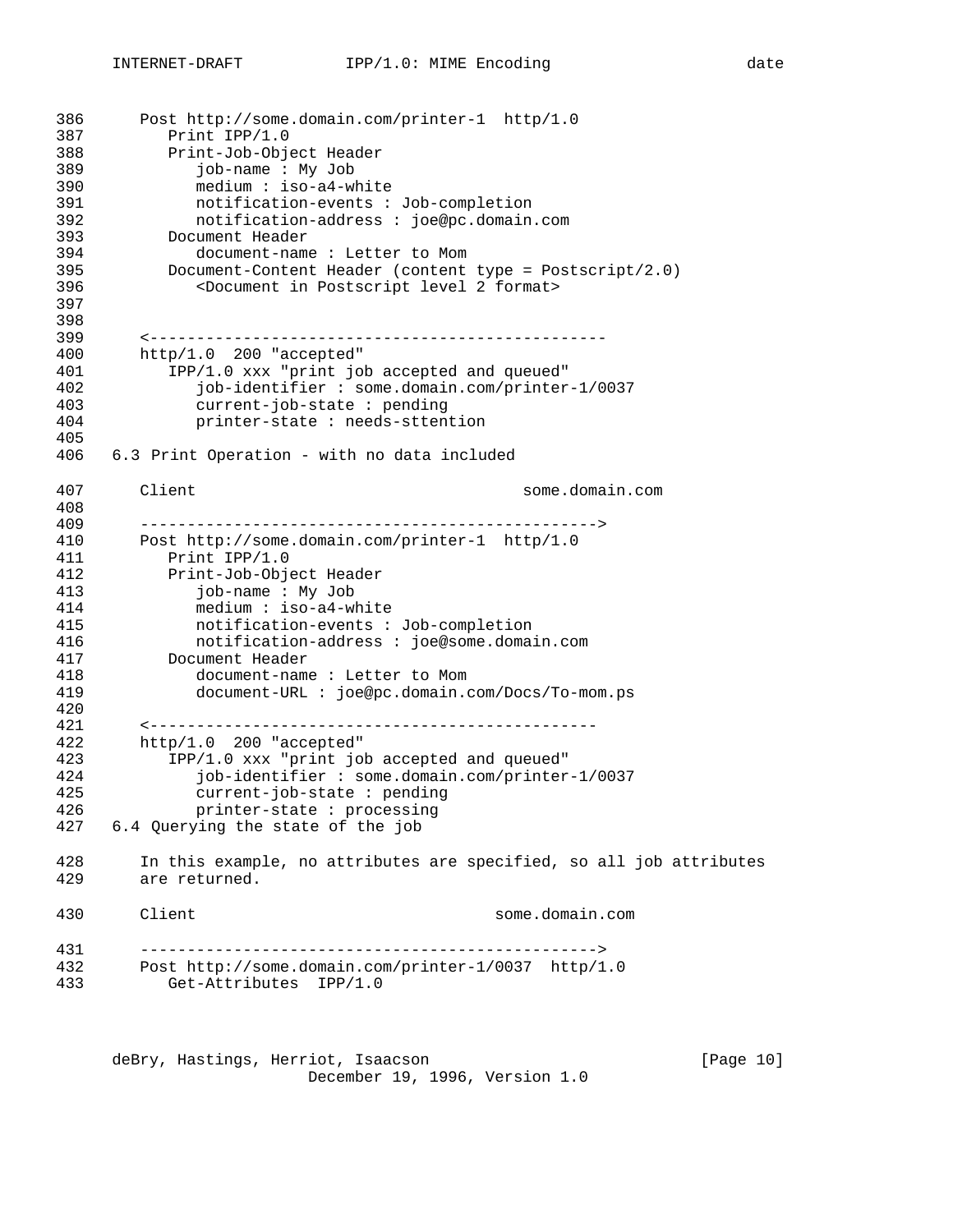| 434<br>435                                                                       |                                                                                                                                                                                                                                                                                                                                                         |  |
|----------------------------------------------------------------------------------|---------------------------------------------------------------------------------------------------------------------------------------------------------------------------------------------------------------------------------------------------------------------------------------------------------------------------------------------------------|--|
| 436<br>437<br>438<br>439<br>440<br>441<br>442<br>443<br>444<br>445<br>446<br>447 | http/1.0 201 "Created" (a response)<br>IPP/1.0 xxx "atribute list returned"<br>job-Name: My Job<br>job-Originator : Joe@some.domain.com<br>job-originating-host: pc.domain.com<br>notification-address : joe@pc.domain.com<br>job-locale : xx:xx:xx<br>current-job-status : printing<br>submission-time: 1996 Nov 22 1214<br>media-sheets-completed : 2 |  |
| 448<br>449                                                                       | 6.5 Canceling a Job                                                                                                                                                                                                                                                                                                                                     |  |
| 450                                                                              | Client<br>some.domain.com                                                                                                                                                                                                                                                                                                                               |  |
| 451<br>452<br>453<br>454<br>455<br>456<br>457                                    | Post: http://some.domain.com/printer-1/0037<br>Cancel-Job IPP/1.0                                                                                                                                                                                                                                                                                       |  |
| 458<br>459<br>460<br>461<br>462<br>463<br>464<br>465<br>466<br>467<br>468<br>469 | http/1.0 200 "okay"<br>Current-job-state : terminating                                                                                                                                                                                                                                                                                                  |  |
| 470                                                                              | 6.6 Listing jobs on a Printer                                                                                                                                                                                                                                                                                                                           |  |
| 471<br>472<br>473<br>474                                                         | List jobs on printer-1, only return job sizes. Jobs are returned in<br>the order they are scheduled for printing. A Job-identifier attribute<br>precedes the attributes returned for each job to delimit job<br>boundaries.                                                                                                                             |  |
| 475                                                                              | Client<br>some.domain.com                                                                                                                                                                                                                                                                                                                               |  |
| 476<br>477<br>478<br>479<br>480                                                  | Post http/1.0 some.domain.com/printer-1<br>Get-Jobs<br>IPP/1.0<br>$total-job-octets$ :                                                                                                                                                                                                                                                                  |  |

deBry, Hastings, Herriot, Isaacson [Page 11] December 19, 1996, Version 1.0